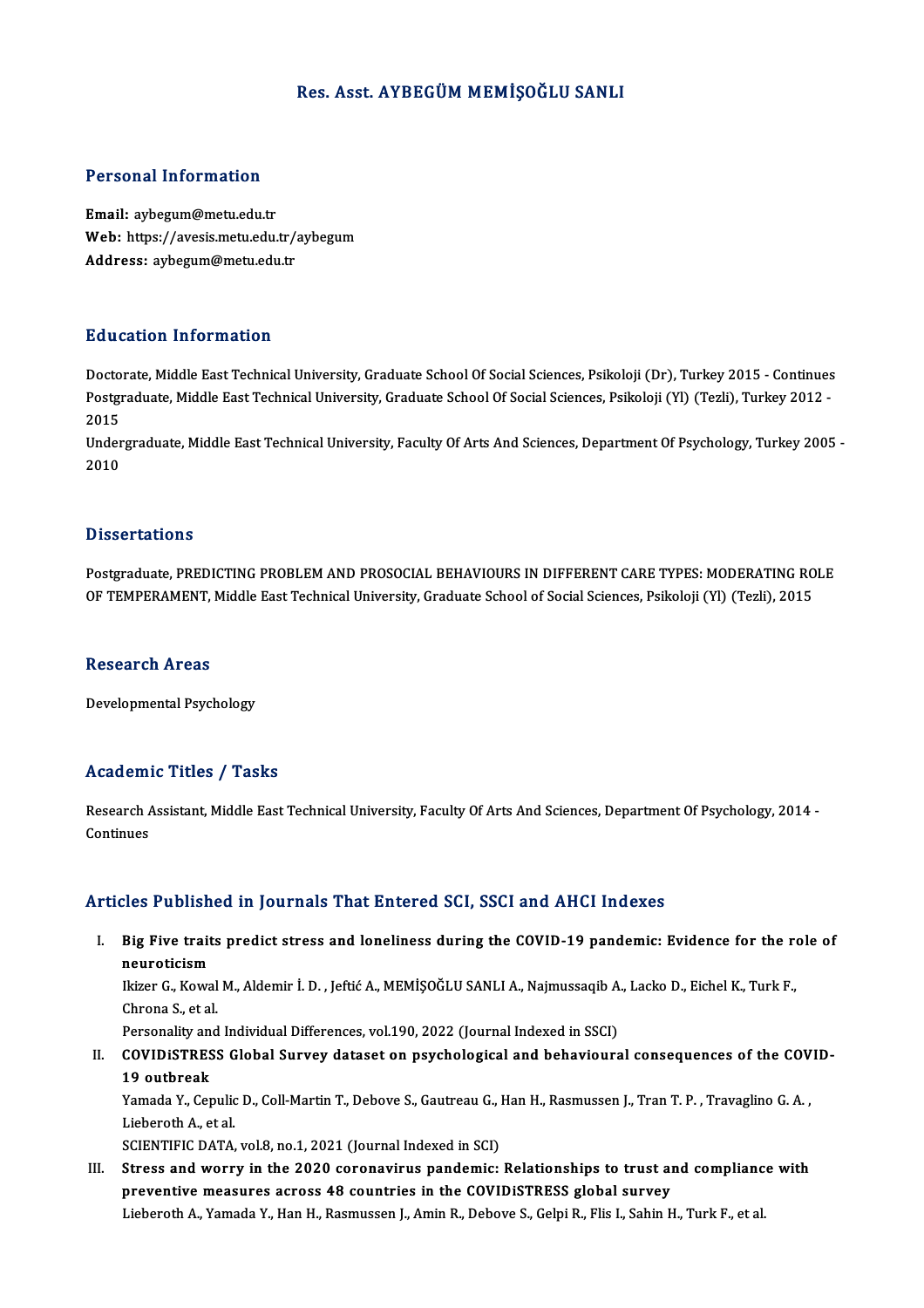Royal Society Open Science, vol.8, no.2, 2021 (Journal Indexed in SCI Expanded)<br>Olumbu Eheyevn Dovranislarını Artırmaya Vänelik Video Ceri Bildirimli

IV. Olumlu Ebeveyn Davranışlarını Artırmaya Yönelik Video-Geri Bildirimli Müdahale Programının Anne<br>Duyarlığı Üzerindeki Etkisinin Türkiye'de İncelenmesi Royal Society Open Science, vol.8, no.2, 2021 (Journal Indexed<br>Olumlu Ebeveyn Davranışlarını Artırmaya Yönelik Vide<br>Duyarlığı Üzerindeki Etkisinin Türkiye'de İncelenmesi<br>Sümer N. Metin Orta İ. Alangak Althulut C. Salman En Olumlu Ebeveyn Davranışlarını Artırmaya Yönelik Video-Geri Bildirimli Müdahale Programının An<br>Duyarlığı Üzerindeki Etkisinin Türkiye'de İncelenmesi<br>Sümer N., Metin Orta İ., Alsancak-Akbulut C., Salman-Engin S., İlden Koçka Duyarlığı Üzerindeki Etkisinin T<br>Sümer N., Metin Orta İ., Alsancak-Ak<br>Aran Ö., Çakır D. S. , Kavaklı B., et al.<br>Türk Beikeleji Dergisi vel 35. ne 85. Sümer N., Metin Orta İ., Alsancak-Akbulut C., Salman-Engin S., İlden Koçkar A., Şah<br>Aran Ö., Çakır D. S. , Kavaklı B., et al.<br>Türk Psikoloji Dergisi, vol.35, no.85, pp.100-116, 2020 (Journal Indexed in SSCI) Türk Psikoloji Dergisi, vol.35, no.85, pp.100-116, 2020 (Journal Indexed in SSCI)<br>Articles Published in Other Journals

I. ŞİDDETE TANIKLIK ETMİŞ ÇOCUKLARIN SOSYAL VE DİL GELİŞİMLERİİLE EBEVEYNLERİNE YÖNELİK MÜDAHALE PROGRAMI KOZAPROJESİ<br>MÜDAHALE PROGRAMI KOZAPROJESİ<br>MEMİSOČLU A. erfekir z. TASFİLİZ D ŞİDDETE TANIKLIK ETMİŞ ÇOCUKI<br>MÜDAHALE PROGRAMI KOZAPROJ<br>MEMİŞOĞLU A., ertekin z., TAŞFİLİZ D.<br>Hassitana University Fasylty of Haslib Hacettepe University Faculty of Health Sciences Journal, vol.1, no.2, pp.717-729, 2015 (Other Refereed National Journals) MEMİŞOĞLU A., ertekin z., TAŞFİLİZ D.

### Books&Book Chapters

- OOks & Book Chapters<br>I. Toplumsal Hayat İçerisinde Olumlu Sosyal Davranışların Gelişimi<br>MEMİSOĞLU SANLLA MEMIŞOSA SALAPTOR<br>Toplumsal Hayat İçe<br>MEMİŞOĞLU SANLI A.<br>in: CELİSİM BSİKOLOJİ MEMİŞOĞLU SANLI A.<br>in: GELİŞİM PSİKOLOJİSİ BAKIŞ AÇISI İLE TOPLUM İÇİNDE ÇOCUKLAR, Dr. Hatice Işık - Dr. Buse Gönül - Dr. Didem MEMİŞOĞLU SANLI A.<br>in: GELİŞİM PSİKOLOJİSİ BAKIŞ AÇISI İLE TOPLUM İÇİNDE ÇOCUKLAR, Dr. Hatice Işık - Dr. E<br>Türe Şakar, Editor, NOBEL AKADEMİK YAYINCILIK EĞİTİM DANIŞMANLIK, pp.43-57, 2021<br>Kay ta Asadamia Sussassı Pradistar
- II. Key to Academic Success: Predictors of Cognitive Self-Regulation in Children Under Care Türe Şakar, Editor, NOBEL AKADEMİK YAYIN<br>Key to Academic Success: Predictors of<br>Güneş S., Memişoğlu Sanlı A., Erel Gözağaç S.<br>in: Changing Educational Baradigma: Now Me in: Changing Educational Paradigms: New Methods, Directions, and Policies, Sakir Cinkir, Editor, Peter Lang<br>Publishing, Inc., Berlin, pp.331-347, 2020 Güneş S., Memişoğlu Sanlı A., Erel Gözağaç S.

### Refereed Congress / Symposium Publications in Proceedings

efereed Congress / Symposium Publications in Proceedings<br>I. Parenting during the Pandemic: Antecedents and Consequences of change in Parental Psychological<br>Ristress Parentin<br>Distress<br>Inlikei A. I Parenting during the Pandemic: Antecedents and Consequences of change in Parental Psycholo<br>Distress<br>İplikçi A. B. , Memişoğlu Sanlı A., İlgün Y., Anacali E., Aydoğdu E., Şahin Acar B., Doğan A., Tahiroğlu D., Kazak<br>Perumen

Distress<br>İplikçi A. B. , .<br>Berument S. İplikçi A. B., Memişoğlu Sanlı A., İlgün Y., Anacali E., Aydoğdu E., Şahin Acar B., Doğan A., Tahiroğlu D., Kazak

# Berument S.<br>Society for Research in Child Development, Minnesota, United States Of America, 7 - 09 April 2021<br>II. Academic achievement of children under government protection: Moderating role of temperament<br>and social sunn Society for Research in Child Development, Minnesota, United States Of America, 7 - 09 April 2021<br>Academic achievement of children under government protection: Moderating role of to<br>and social support<br>EREL GÖZAĞAC S., GÜNE Academic achievement of children under government protection:<br>and social support<br>EREL GÖZAĞAÇ S., GÜNEŞ S., KAZAK BERUMENT S., MEMİŞOĞLU SANLI A.<br>19. AVPUPA CELİSİM PSİKOLOJİSİ KONEERANSI, 29. Aygust - 91. Sontamba

19.AVRUPAGELİŞİMPSİKOLOJİSİKONFERANSI,29August -01 September 2019

## EREL GÖZAĞAÇ S., GÜNEŞ S., KAZAK BERUMENT S., MEMİŞOĞLU SANLI A.<br>19. AVRUPA GELİŞİM PSİKOLOJİSİ KONFERANSI, 29 August - 01 September 2019<br>III. Problem Behaviors of Children Under Protection: The Moderating Role of Temp 19. AVRU<br><mark>Problem</mark><br>Support<br>MEMISOČ Problem Behaviors of Children Under Protection: The Moderatin<sub>i</sub><br>Support<br>MEMİŞOĞLU SANLI A., EREL GÖZAĞAÇ S., KAZAK BERUMENT S., GÜNEŞ S.<br>19. AVPUPA CELİSİM PSİKOLOJİSİ KONEERANSL 20 Aygust -01 Sontamba Support<br>MEMİŞOĞLU SANLI A., EREL GÖZAĞAÇ S., KAZAK BERUMENT S., GÜNEŞ S.<br>19. AVRUPA GELİŞİM PSİKOLOJİSİ KONFERANSI, 29 August - 01 September 2019<br>Konunma Altındaki Casuklarda Dil Calisimi

- MEMİŞOĞLU SANLI A., EREL GÖZAĞAÇ S., KAZAK<br>19. AVRUPA GELİŞİM PSİKOLOJİSİ KONFERANSI,<br>IV. Korunma Altındaki Çocuklarda Dil Gelişimi<br>MEMİSOĞLU SANLLA, ERTEKİN Z. KAZAK BERLI 19. AVRUPA GELİŞİM PSİKOLOJİSİ KONFERANSI, 29 Augu<br>**Korunma Altındaki Çocuklarda Dil Gelişimi**<br>MEMİŞOĞLU SANLI A., ERTEKİN Z., KAZAK BERUMENT S.<br>20. ULUSAL PSİKOLOJİ KONGPESİ Turkey 15., 17 Never Korunma Altındaki Çocuklarda Dil Gelişimi<br>MEMİŞOĞLU SANLI A., ERTEKİN Z., KAZAK BERUMENT S.<br>20. ULUSAL PSİKOLOJİ KONGRESİ, Turkey, 15 - 17 November 2018<br>Anna Duvanlılığı ve Çosuğun Bağlanma Prafilleri Arasındaki MEMİŞOĞLU SANLI A., ERTEKİN Z., KAZAK BERUMENT S.<br>20. ULUSAL PSİKOLOJİ KONGRESİ, Turkey, 15 - 17 November 2018<br>V. Anne Duyarlılığı ve Çocuğun Bağlanma Profilleri Arasındaki İlişkiler
- 20. ULUSAL PSİKOLOJİ KONGRESİ, Turkey, 15 17 November 20<br>Anne Duyarlılığı ve Çocuğun Bağlanma Profilleri Arasınd<br>MEMİŞOĞLU SANLI A., SÜMER N., KARAGÖBEK A. B. , altınöz z. s.<br>Ulusal Psikalaji kangresi Turkay, 19 31 Nov MEMİŞOĞLU SANLI A., SÜMER N., KARAGÖBEK A. B. , altınöz z. s.<br>Ulusal Psikoloji kongresi, Turkey, 19 - 21 November 2018
- VI. Wel -being among Children under Social Service Care: Preliminary Analyses for the Interplay of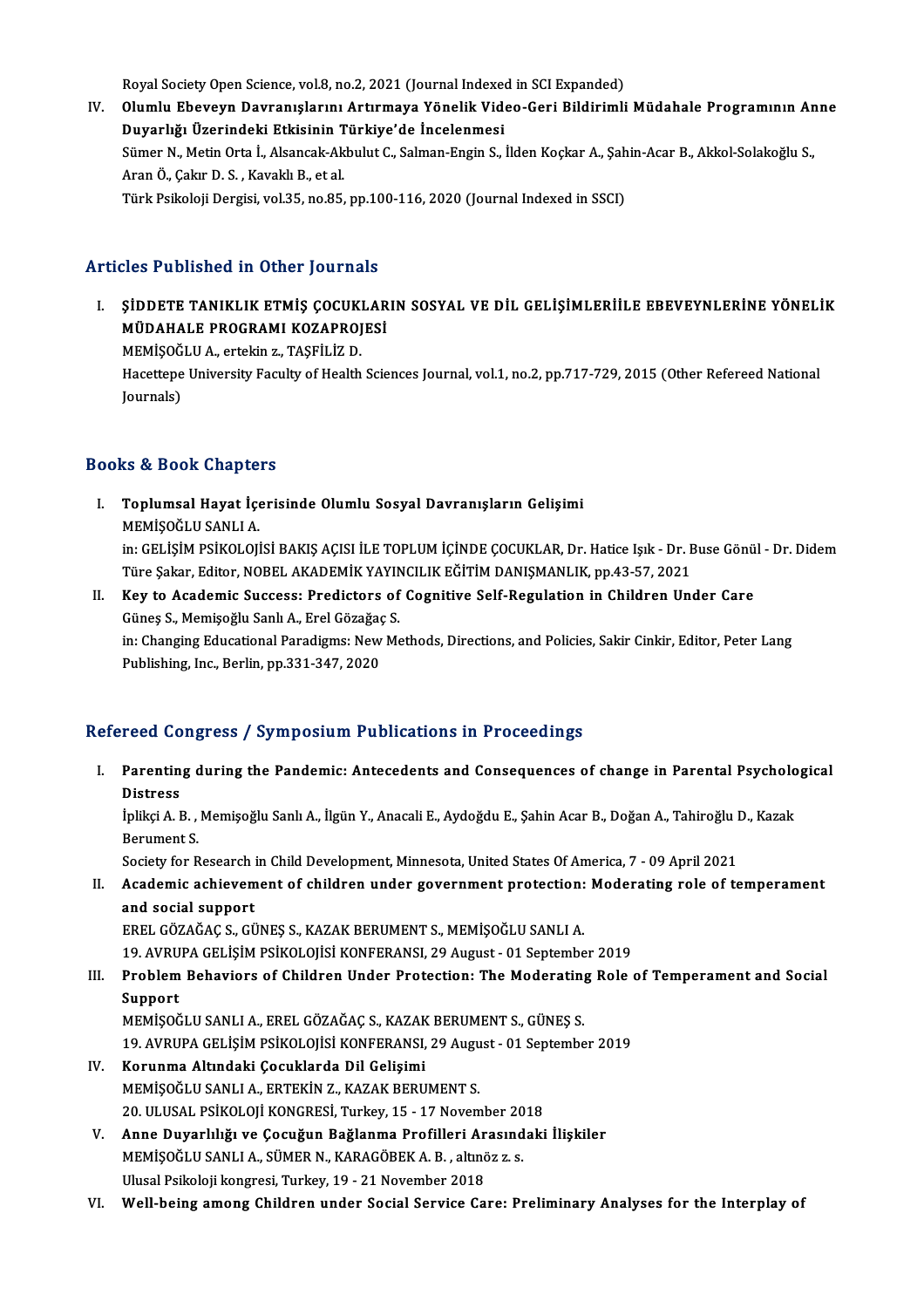|        | <b>Social Support Temperament.</b>                                                                             |
|--------|----------------------------------------------------------------------------------------------------------------|
|        | GÜNEŞ S., MEMİŞOĞLU SANLI A., KAZAK BERUMENT S., EREL GÖZAĞAÇ S.                                               |
|        | 16. AVRUPA ERGENLİK ARAŞTIRMALARI DERNEĞİ KONFERANSI, 12 - 15 September 2018                                   |
| VII.   | Bir başarı faktörü olarak Bilişsel Özdüzenleme: Devlet Koruması ve Aile yanındaki çocuklarda                   |
|        | Bilişsel Özdüzenlemenin Yordayıcıları                                                                          |
|        | GÜNEŞ S., MEMİŞOĞLU SANLI A., EREL GÖZAĞAÇ S., KAZAK BERUMENT S.                                               |
|        | 5. uluslararası avrasya eğitim araştırmaları kongresi, 2 - 05 May 2018                                         |
| VIII.  | Well-being among children under social service care: Preliminary analyses for the interplay of social          |
|        | support and temperament.                                                                                       |
|        | Kazak Berument S., Güneş S., Erel S., Memişoğlu Sanlı A.                                                       |
|        | 16th EARA Biennial Conference, Ghent, Belgium, 12 - 15 September 2018, pp.123-124                              |
| IX.    | Effect of Video-Feedback Intervention for Positive Parenting on Marital Functioning.                           |
|        | AKKOL S., SÜMER N., MEMİŞOĞLU SANLI A., TÜRE D.                                                                |
|        | International Attachment Conference, London., 29 June - 01 July 2017                                           |
| X.     | Examining the Effects of Institutional Care and Temperament on Executive Functioning of Children               |
|        | Longitudinally: Turkish care types study.<br>ERTEKİN Z., KAZAK BERUMENT S., MEMİŞOĞLU SANLI A.                 |
|        | Biennial Meeting of Society for Research in Child Development (SRCD), 6 - 08 April 2017                        |
| XI.    | Moderating effects of perceptual sensitivity on the language development growth rates of children              |
|        | in care: Turkish care types study                                                                              |
|        | MEMİŞOĞLU SANLI A., KAZAK BERUMENT S., ERTEKİN Z.                                                              |
|        | Society for Research in Child Development Biennial Meeting, 6 - 08 April 2017                                  |
| XII.   | Korunma Altındaki Çocuklarda Problem Davranışlar                                                               |
|        | MEMİŞOĞLU SANLI A.                                                                                             |
|        | 19. ULUSAL PSİKOLOJİ KONGRESİ, Turkey, 5 - 07 September 2016                                                   |
| XIII.  | Türkiye'de Anne Duyarlığına Yönelik Video Temelli Olumlu Ebeveynlik Müdahale Programının                       |
|        | Uyarlanması                                                                                                    |
|        | SALMAN ENGIN S., MEMIŞOĞLU SANLI A., IŞILAY D. S., SÜMER N., ŞAHIN ACAR B., İLDEN KOÇKAR Z. A., METIN          |
|        | ORTA İ. ALSANCAK C. ARAN Ö. KAVAKLI B. et al.                                                                  |
|        | 19. ULUSAL PSİKOLOJİ KONGRESİ, Turkey, 5 - 07 September 2016                                                   |
| XIV.   | Effectiveness of Early Parenting Intervention on Different Aspects of Maternal Sensitivity among               |
|        | <b>Turkish Mothers</b>                                                                                         |
|        | AKÇA E., METİN ORTA İ., SÜMER N., İLDEN KOÇKAR Z. A. , ŞAHİN ACAR B., SALMAN ENGİN S., MEMİŞOĞLU SANLI         |
|        | A., Akkol S.                                                                                                   |
|        | 24th Biennial Meeting of the International Society for the Study of Behavioural Development, 10 - 14 July 2016 |
| XV.    | THE EFFECTS OF CARE TYPES AND TEMPERAMENT ON CHILDREN UNDER THE CARE OF SOCIAL                                 |
|        | SERVICES IN TURKEY IN TERMS OF SOCIAL COMPETENCY                                                               |
|        | MEMİŞOĞLU A., ertekin z., KAZAK BERUMENT S.                                                                    |
|        | 17th European Conference on Developmental Psychology, 8 - 12 September 2015                                    |
| XVI.   | The Effectiveness of Video Feedback Intervention on Maternal Sensitivity and AttachmentSecurity in             |
|        | Turkey                                                                                                         |
|        | SÜMER N., ŞAHİN ACAR B., İLDEN KOÇKAR Z. A., METİN ORTA İ., SALMAN ENGİN S., ARAN Ö., MEMİŞOĞLU A.             |
|        | International Attachment Conference, NY 2015, New York, United States Of America, 6 - 08 August 2015           |
| XVII.  | Şiddete Tanıklık Etmiş Çocukların Sosyal ve Dil Gelişimleri ile Ebeveynlerine Yönelik Müdahale                 |
|        | Programı Koza Projesi                                                                                          |
|        | MEMİŞOĞLU A., ertekin z., tasfiliz d.                                                                          |
|        | luslararası Katılımlı 2. Ulusal Disiplinerarası Erken Çocuklukta Müdahale Kongresi, Turkey, 11 - 13 May 2015   |
| XVIII. | Domestic Violence The Current Situation in Turkey Developmental Effects and Implications for                   |
|        | Policy<br>MEMİŞOĞLU A.                                                                                         |
|        | 14. european congress of psychology, 7 - 10 July 2015                                                          |
|        |                                                                                                                |